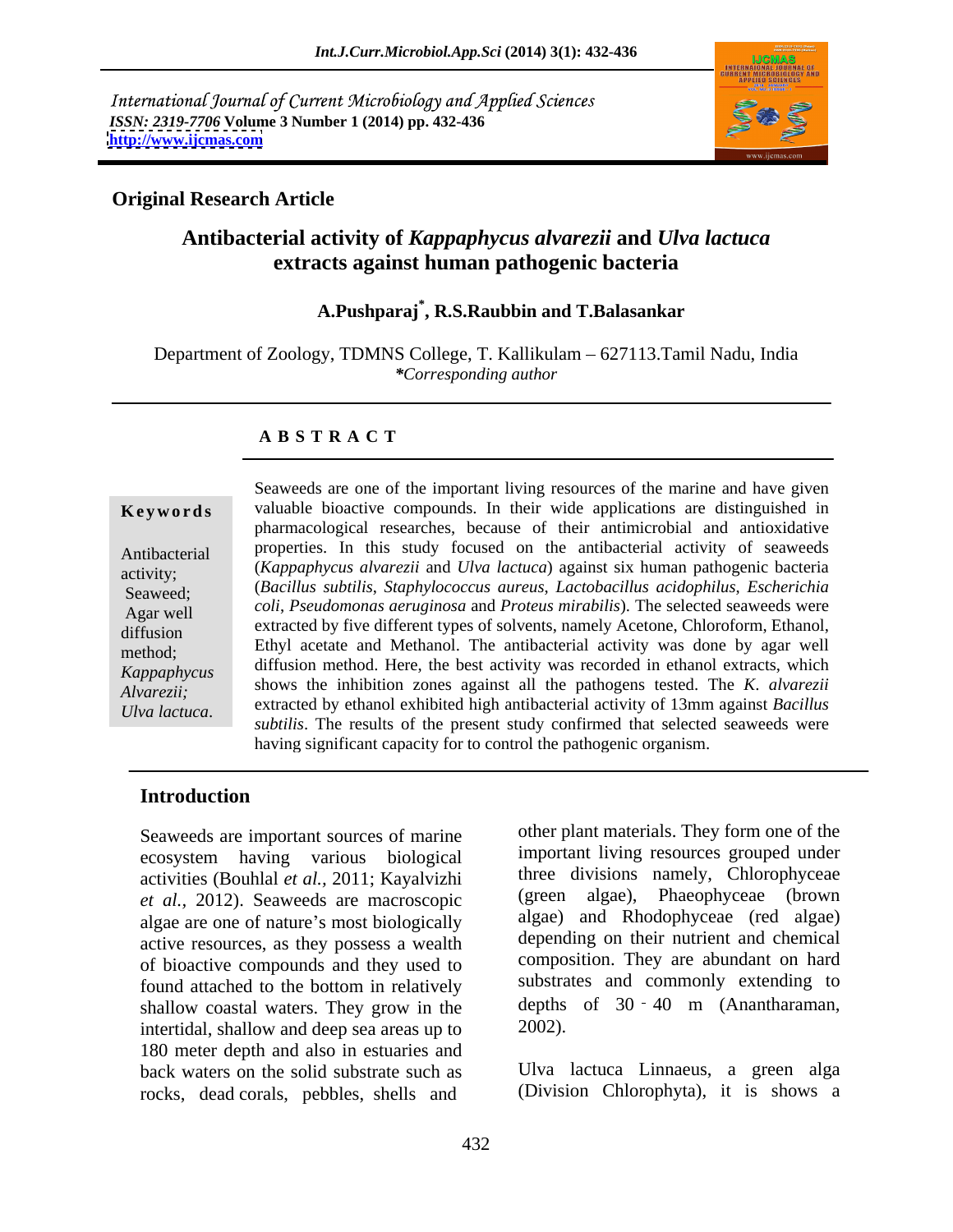cosmopolitan distribution, occurring on medicine and pharmacotherapy, whereas rocks and on other algae in the littoral and some of the isolated substances have sublittoral zones of coastal areas (Awad, bacteriostatic and bactericidal properties 2000). The genus Ulva has great (Gorban *et al.*, 2003). potentiality as a commercial product because of its fruitful taste and varied Screening of the antimicrobial compounds chemical composition and quality (Selvin from seaweeds is vital and increasing

*Kappaphycus alvarezzi*, a red alga (Division Rhodophyta), for various reported in the antibacterial (Kandhasamy nutritional products including antioxidant for use as heath food or neutraceutical *al*., 2012) antifungal (Amina *et al*., 2007) suplement. *Kappaphycus alvarezzi* has nutritive and antioxidant property; and anticancer (Luis *et al*., 2010; Keivan different parts of the thalli are also known to differ in their antimicrobial potential (Fayaz *et al.,* 2005). In this present study was focused on to

Micro organisms are responsible for the *Kappaphycus alvarezii* and *Ulva lactuca* high rate of mortality in human and seaweeds against six human pathogenic animals. Some microbes are sociable but most of them very pathogenic, like that *Bacillus subtilis, Escherichia coli, Staphylococcus aureus* and *Pseudomonas aeruginosa* are causes the diseases like food borne gastroenteritis, urinary tract Sample collection infections and upper respi-ratory complications (Jawetz *et al*., 1985; Leven, 1987). *Proteus mirabilis* has the ability to

Antibiotics are used to control the removed. After that they were brought into pathogenic organism, but microbes were more resistance to antibiotics has samples were rinsed with fresh water and necessitated development of new sterile distilled water, shade dried, cut into alternatives (Smith *et al.*, 1994). Small pieces and powdered in a lab mixer<br>Nowadays this problem creates need for stringer. The powdered samples were then screening the new antibacterial agents from available sources and seaweed is one of them (Subba Rangaiah *et al*., 2010). Traditionally, seaweeds have been used in the treatment of various infectious Extracts were tested against six bacterial<br>diseases Many substances obtained from stains (Gram +ve: Bacillus subtilis. diseases. Many substances obtained from stains (Gram +ve: *Bacillus subtilis,* seaweeds have been used for decades in Staphylococcus aureus, Lactobacillus seaweeds have been used for decades in

(Gorban *et al*., 2003).

et al., 2004; Hardy et al., 2006). demand of therapeutic drugs in treatment of pathogenic infection (Prasad *et al*., 2013). Previously many researchers are and Arunachalam, 2008; Adaikalaraj *et*  antiviral (Mayer, 2002; Ghosh *et al*., 2004) *et al*., 2010) activities of seaweeds.

> investigate the antibacterial activity of organisms both of gram positive and gram negative bacteria.

# **Materials and Methods**

## **Sample collection**

produce high levels of urease and it also Thoothukudi seashore, Tamil Nadu, India. found in the kidney stones (Rauprich *et*  The collected seaweed samples were *al*., 1996). washed with seawater and then in fresh The seaweeds *Kappaphycus alvarezii* and *Ulva lactuca* were collected from water and extraneous matters were the laboratory in sterile plastic bags. The small pieces and powdered in a lab mixer grinder. The powdered samples were then stored in freezer for further study.

### **Test organisms**

Extracts were tested against six bacterial stains (Gram +ve: *Bacillus subtilis*, *Staphylococcus aureus,*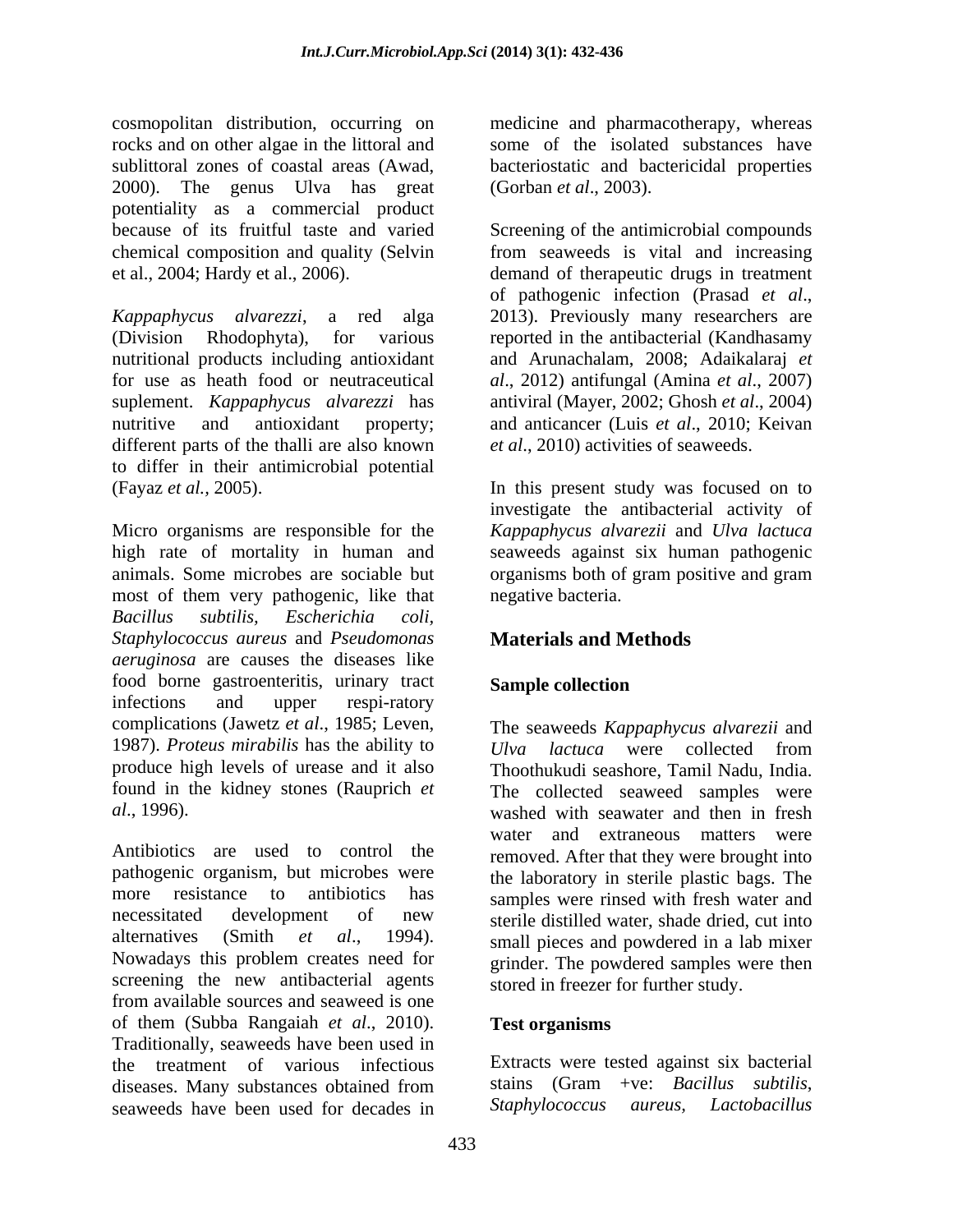*acidophilus* and Gram -ve: *Escherichia coli*, *Pseudomonas aeruginosa,* and *Proteus mirabilis*). The test pathogens were obtained from the Research Department of Microbiology, VHNSN **Results and Discussion** College, Virudhunagar, Tamil Nadu,

The powdered sample of 5g was extracted the activity against six pathogenic in soxhlet apparatus using acetone, temperature maintain not more than the negative *Pseudomonas aeruginosa*.  $(40^{\circ}$ C) for the solvent evaporation. The

### **Determination of Antibacterial assay**

The antimicrobial activity was carried out culture was transferred to sterile Petri plate Media Laboratories Limited, Mumbai, diameter were made in each plate with the help of a sterile cork borer. Among the using sterile pipettes and remaining one Kappaphycus alvarezii extracted by solvent alone. The Petri dishes were lowest activity 3mm against *E. coli* ethyl prepared and incubated for 18-24hrs at 37°C and the zone of inhibition around the

well was measured in nearest millimeter. Each experimental result was determined by the average of triplicates.

## **Results and Discussion**

India. The antibacterial activity of the selected **Extract Preparation from seaweed**  *lactuca* were extracted with five different **powder** solvents like acetone, chloroform, ethanol, chloroform, ethanol, ethyl acetate and *(Staphylococcus aureus, Bacillus subtilis*, methanol (200 ml) as solvents for 8h at a *Lactobacillus acidophilus* and Gram boiling point of the solvent. The extracts *Escherichia coli and Proteus mirabilis)*  were filtered using Whatman No.1 filter bacteria by agar well diffusion method paper and kept it under Hot air oven were tabulated in the Table 1. The highest residues obtained were stored in a freezer (40µg/ml) was seen in *Kappaphycus* at  $-20^0$ C.  $d\nu \vec{a}$  extracted by methanol against seaweeds *Kappaphycus alvarezii* and *Ulva*  ethyl acetate and methanol and determined the activity against six pathogenic organisms both Gram positive negative *Pseudomonas aeruginosa,* activity 7mm in low concentration

by using agar well diffusion method. The most activity against all the tested solvents like acetone, chloroform, ethanol, pathogens, but the same time there was no ethyl acetate and methanol were used to activity recorded in chloroform extracts. collect the seaweed extract and were tested Both seaweeds were exhibit activity against the human pathogens at four dose against the entire organism, when ethanol levels (40μg/ml, 60μg/ml, 80μg/ml and vas used as a solvent. In our study also 100µg/ml). Overnight grown bacterial confirmed that, antibacterial activity with Mueller Hinton agar medium (Hi test organism. Here, it was observed that India) and was spread with sterile spreader organic solvent for extracting the effective to create a lawn. About 5 wells of 6mm antibacterial material from the species *Proteus mirabilis*. In *Kappaphycus alvarezii* extracted by ethanol and methanol were found to be varied according to the solvent extract and ethanol and methanol were the best used in this experiment.

five, four wells were placed with the The highest activity 13mm based on high different concentration of the extracts concentration (100µg/ml) recorded in well was mentioned as control had with ethanol against *Bacillus subtilis* and the *Kappaphycus alvarezii* extracted by lowest activity 3mm against *E. coli* ethyl acetate as a solvent. In the antibacterial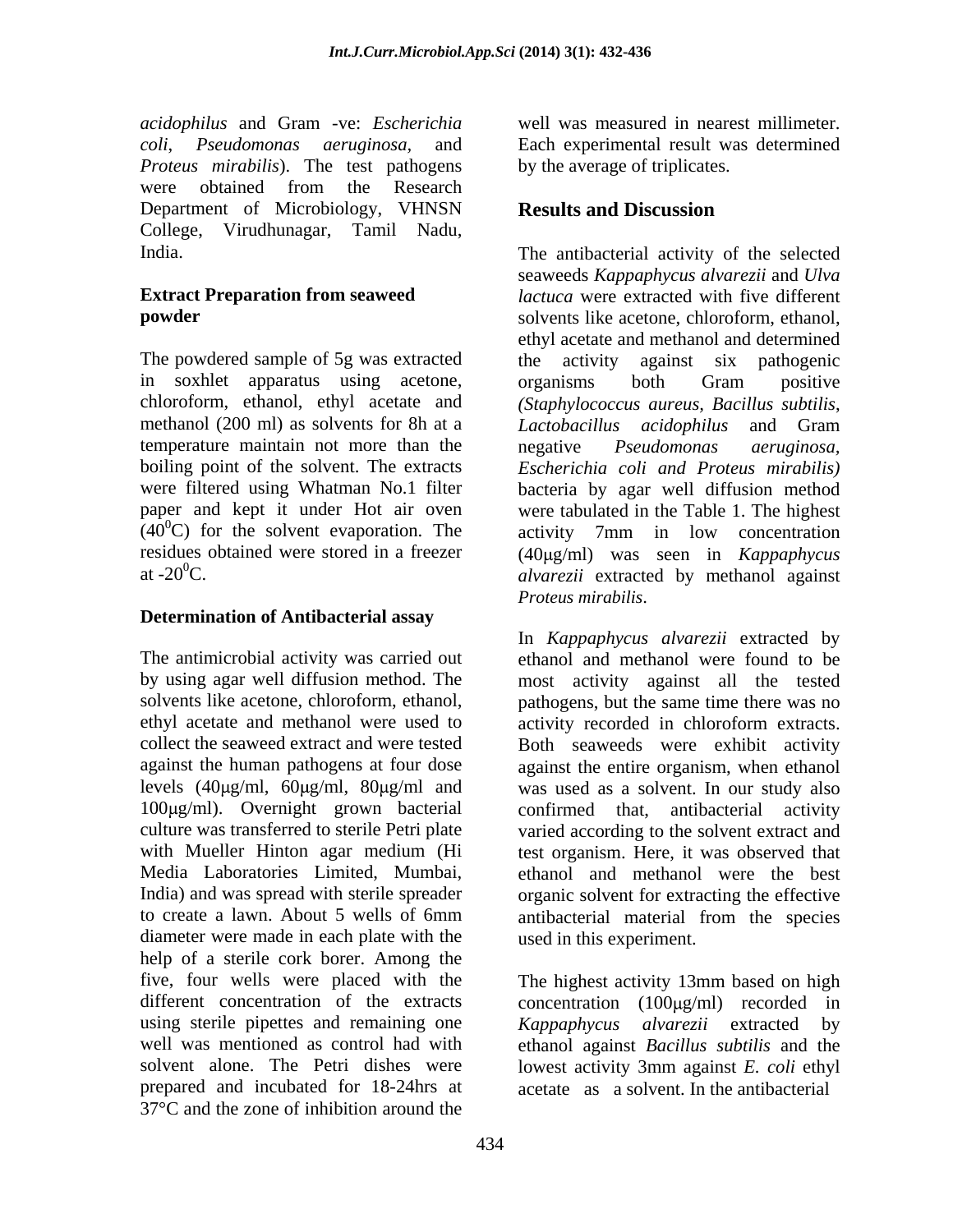| <b>Table.1</b> Antibacterial activity of<br>T 7 1<br>$\mu$ and $U'$<br><i>''wa lactuca</i> extracts against<br>it Kappaphycus alvarezu a |  |
|------------------------------------------------------------------------------------------------------------------------------------------|--|
| in different concent<br>ration<br>pathogens<br>าuman                                                                                     |  |

| Name of the Concent<br>pathogens     | ration           |                                             |                                                    |                                                                        | Diameter zone of inhibition in mm                                      |                                          |
|--------------------------------------|------------------|---------------------------------------------|----------------------------------------------------|------------------------------------------------------------------------|------------------------------------------------------------------------|------------------------------------------|
|                                      | $\mu$ g/ml       | Acetone                                     | Chloroform                                         | <b>Ethanol</b>                                                         | Ethyl acetate                                                          | Methanol                                 |
|                                      |                  | extract                                     | extract                                            | extract                                                                | extract                                                                | extract                                  |
|                                      |                  | $\mathbf{K}$                                | $\mathbf{K}$                                       | - K                                                                    | $\mathbf{U}$<br>$\bf K$                                                | $\mathbf K$<br>$\mathbf U$               |
| $\vert$ Bacillus subtilis $\vert$ 40 |                  | $\sim$<br><b>Contract Contract Contract</b> | $\sim$<br><b>Common Common</b>                     | $\overline{\phantom{0}}$                                               | $\sim$<br>$\sim$                                                       | $\sim$                                   |
|                                      | - 60             | $\sim$<br>$\sim$ $\sim$                     | $\sim$ $-$<br><b>Contract Contract Contract</b>    |                                                                        | $\sim$<br>$\sim$                                                       | $\overline{\phantom{a}}$                 |
|                                      |                  | - 6                                         | <b>Contract Contract</b><br><b>Common</b>          | $\overline{10}$                                                        | $\sim$<br><b>Contract Contract</b>                                     | $\sim$                                   |
|                                      |                  |                                             |                                                    |                                                                        |                                                                        |                                          |
|                                      | 100              | 9                                           | $\sim$<br>$\sim$                                   |                                                                        | 6<br>$\sim$                                                            | $\overline{\phantom{a}}$                 |
| Staphylococcus 40<br>aureus          |                  | $\sim$<br><b>Common</b>                     | $\sim$<br><b>Common</b>                            | <b>Common</b><br><b>Contract Contract Contract</b>                     | $\sim$ $-$<br>$\sim$ 100 $\sim$                                        | $\sim$<br>$\sim$                         |
|                                      | 60               | $\sim$<br>$\sim$ $\sim$                     | $\sim$ $-$<br>$\sim$                               | <b>Contract Contract Contract</b><br><b>Contract Contract Contract</b> | $\sim$<br>n.                                                           | $\sim$<br>$\overline{\phantom{0}}$       |
|                                      |                  | $\sim$<br><b>Contract Contract Contract</b> | <b>Contract Contract Contract</b><br><b>Common</b> | <b>Contract Contract Contract</b><br>$\sim$                            | - 6<br>$\sim$                                                          | $\sim$                                   |
|                                      | 100              | 10<br><b>Contract Contract Contract</b>     | $\sim$<br><b>Contract Contract Contract</b>        |                                                                        | $\overline{7}$                                                         | $\mathbf{Q}$<br>$\sim$                   |
| Lactobacillus                        | $\overline{40}$  | $\sim$<br><b>Contract Contract Contract</b> | <b>Contract Contract Contract</b><br>$\sim$ $-$    | <b>Contract Contract Street</b><br><b>Contract Contract Contract</b>   | $\sim$<br>$\sim$ 100 $\sim$                                            | $\sim$<br>$\sim$                         |
| acidophilus                          | 60               | $\sim$<br>$\sim$ $\sim$                     | $\sim$<br><b>Common</b>                            | <b>Common</b><br><b>Contract Contract Contract</b>                     | <b>Contract Contract Contract</b><br><b>Contract Contract Contract</b> | $\sim$<br>-6                             |
|                                      | l 80.            | $\sim$<br><b>Contract Contract Contract</b> | $\sim$                                             |                                                                        | $\sim$<br>$\sim$                                                       | $\frac{1}{2}$                            |
|                                      | 100              | $\sim$<br><b>Contract Contract Contract</b> | <b>Contract Contract Contract</b>                  |                                                                        | 6<br>$\sim$ $ \sim$                                                    | 10<br>6                                  |
| Escherichia                          | $ 40\rangle$     | $\sim$<br>$\sim$                            | $\sim$<br>$\sim$                                   | $\sim$                                                                 | $\sim$<br>$\sim$                                                       | $\equiv$                                 |
| coli                                 | $60^{\circ}$     | $\mathcal{L}$<br><b>Common Common</b>       | <b>Common</b><br><b>Contract Contract State</b>    |                                                                        | $\sim$ $-$<br>$\sim$ $-$                                               | $\sim$                                   |
|                                      | - 80             | -9<br><b>Common</b>                         | $\sim$ $-$<br><b>Contract Contract Contract</b>    |                                                                        | $\sim$<br><b>Contract Contract Contract</b>                            | $\sim$                                   |
|                                      | 100              | 11<br>h.                                    | $\sim$<br><b>Contract Contract State</b>           | 10                                                                     | 8                                                                      | 9                                        |
| Pseudomonas                          | 40               | $\sim$<br><b>Common</b>                     | $\sim$<br><b>Common</b>                            | $\overline{\phantom{0}}$                                               | $\sim$<br>$\sim$                                                       | $\sim$<br>$\sim$                         |
| aeruginosa                           | 60               | $\sim$<br>$\sim$                            | $\sim$<br><b>Contract Contract Contract</b>        | $\frac{1}{2}$                                                          | $\sim$<br>$\sim$                                                       | $\sim$<br>$\sim$                         |
|                                      | 80               | $\sim$<br>$\sim$ $-$                        | $\sim$<br><b>Contract Contract Contract</b>        | $\sim$                                                                 | $\sim$<br>$\sim$ $ \sim$                                               | <b>6</b><br>$\sim$                       |
|                                      | 100              | $\overline{7}$<br>-6                        | $\overline{7}$ $\overline{1}$<br>$\sim$            | $\overline{10}$<br>6                                                   | $\sim$ $-$<br>$\sim$                                                   | $\mathbf{R}$<br>$\overline{\phantom{a}}$ |
| Proteus                              | $\vert 40 \vert$ | $\sim$<br><b>Common</b>                     | <b>Common</b><br><b>Common</b>                     | $\sim$ $-$<br><b>Contract Contract Contract</b>                        | $\sim$ $-$<br><b>Contract Contract Contract</b>                        | $\sim$                                   |
| mirabilis                            | $\vert$ 60       | $\sim$<br><b>Common</b>                     | $\sim$ $-$<br>$\sim$ $-$                           | $\sim$ 100 $\sim$<br><b>Contract Contract Contract</b>                 | 8<br>$\sim$                                                            | $\sim$                                   |
|                                      | -80              | $\sim$<br><b>Contract Contract Street</b>   | $\sim$<br>$\sim$ $-$                               |                                                                        | <sup>10</sup><br>$\sim$ $ \sim$                                        | $\mathcal{R}$<br>$\sim$                  |
|                                      | 100              | $\sim$<br>$\sim$ $-$                        | $\sim$<br><b>Common</b>                            | $-11$<br>$\mathbf{Q}$                                                  | 12<br>$\overline{a}$                                                   | 10<br>6                                  |

activity, *K. alvarezii* was more effective than *U. lactuca.* Fayaz *et al*., reported that *Kappaphycus alvarezzi* has nutritive and

for the use of water extracts in traditional which could be enhanced in the presence

antioxidant property; different parts of the antimicrobial substances for medicinal thalli are also known to differ in their plants (Elloff, 1998). This may be antimicrobial potential. The same intervals attributed to two reason, firstly, the nature The antibacterial activity demonstrated by components (alkaloids, steroids, value of the scientific bases flavonoids, essential oils biterpenoids), water extract provides the scientific bases flavonoids, essential oils biterpenoids), treatment of diseases. There are also reports in literature that methanol is a better solvent for consistent extraction of and potentiality of biologically active components (alkaloids, steroids,